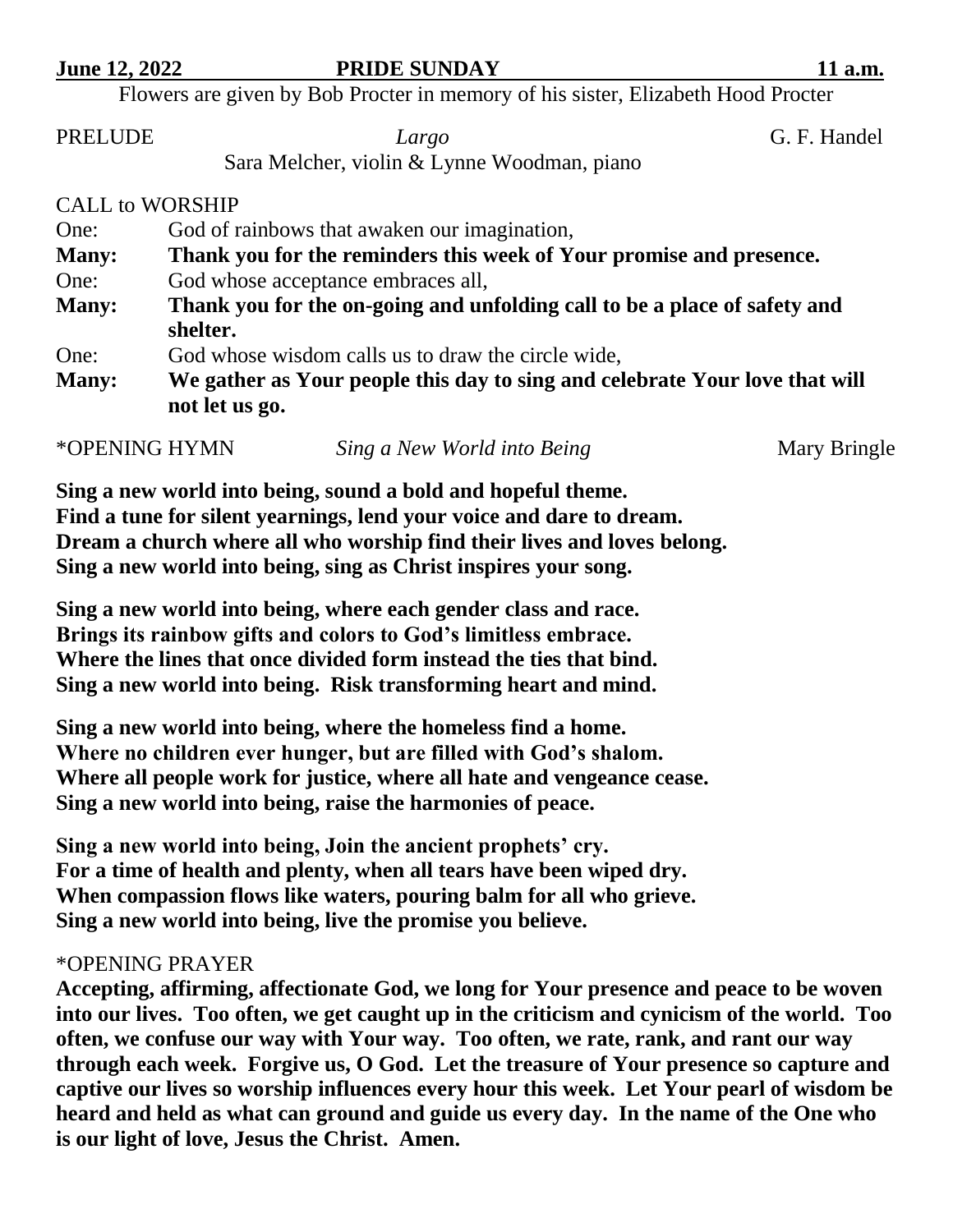| <b>COLLAGE LITANY</b> |                                                                                  | John Ristow |
|-----------------------|----------------------------------------------------------------------------------|-------------|
| <b>Many:</b>          | <b>Blessed are you,</b>                                                          |             |
| One:                  | As we celebrate the diversity of all of God's people during Pride                |             |
|                       | Month.                                                                           |             |
| <b>Many:</b>          | <b>Blessed are you,</b>                                                          |             |
| One:                  | Our LGBTQ+ brothers and sisters as we are all made in God's                      |             |
|                       | image.                                                                           |             |
| <b>Many:</b>          | <b>Blessed are you,</b>                                                          |             |
| One:                  | When you live the truth that all of God's people are one family.                 |             |
| Many:                 | <b>Blessed are you,</b>                                                          |             |
| One:                  | For celebrating diversity by challenging stereotypes and hypocrisy.              |             |
| <b>Many:</b>          | <b>Blessed are you,</b>                                                          |             |
| One:                  | Who provide a refuge from discrimination and hate so we all might                |             |
|                       | live in peace.                                                                   |             |
| <b>Many:</b>          | <b>Blessed are you,</b>                                                          |             |
| One:                  | When you strive toward equality for all - you honor the sacredness<br>of all.    |             |
|                       |                                                                                  |             |
| <b>Many:</b><br>One:  | <b>Blessed are you,</b>                                                          |             |
|                       | As we work together to spread a message of faith, hope, and love.                |             |
| <b>Many:</b>          | <b>Blessed are you,</b>                                                          |             |
| One:                  | Who take action on behalf of the marginalized and disenfranchised                |             |
| <b>Many:</b>          | <b>Blessed are you,</b>                                                          |             |
| One:                  | As we unite to eliminate social injustices directed against all of God's people. |             |
| <b>Many:</b>          | Amen,                                                                            |             |
| One:                  | and amen.                                                                        |             |

ENGAGING SCRIPTURE Matthew 13:44-46 Barbara Shaver **<sup>44</sup>** "The kingdom of heaven is like treasure hidden in a field, which someone found and hid; then in his joy he goes and sells all that he has and buys that field. **<sup>45</sup>** "Again, the kingdom of heaven is like a merchant in search of fine pearls; **<sup>46</sup>** on finding one pearl of great value, he went and sold all that he had and bought it.

SERMON Treasuring Life

## OPEN & AFFIRMING COVENANT

**We of the First Congregational United Church of Christ in Sarasota, Florida, by vote of our Church Council and ratification by our congregation became an Open and Affirming Congregation in 2001, as documented in our church bylaws. We now re-commit to God and one another our covenant with our lesbian, gay, bisexual, transgender and queer/questioning sisters and brothers. As we celebrate the diversity of the people of God, we commit to remain an Open and Affirming congregation that welcomes all our LGBTQ+ brothers and sisters with love and support. We will be a place in which they can be fully themselves, where their full selves are embraced and where their God-given talents are utilized in the life and work of the Church. We honor the vision of those in our**